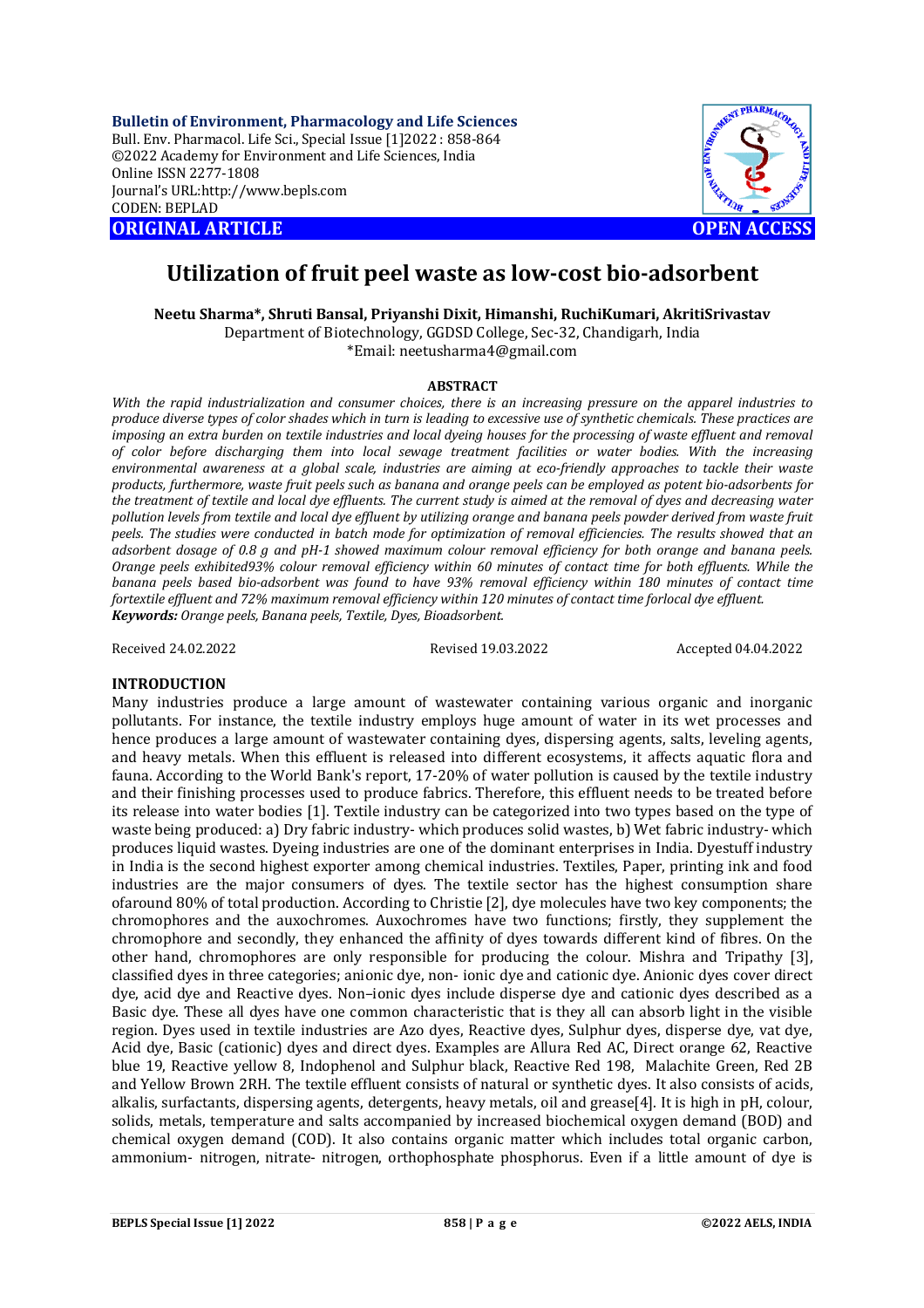present in textile effluent, it imparts color and is detrimental. Because of the chemical structures of these dyes, they cannot be easily faded by just exposing to light, water and various chemicals [5,6].

Jeyajothi [7] reported that dyes that are used in paper industries, textile industries and in many medicinal purposes have a major influence on the environment including water pollution and also have carcinogenic and allergic effects on human life and can cause DNA damage. Chemical compositions and reacting groups are main reasons for dye's resistant nature and its impact on the environment. Dyes have injurious impacts on microbial inhabitants and even fatal to mammals, resulting in medical conditions like eczema, irritation of skin, mutation and cancer in human. Decolourization of the effluent containing a complex mixture of dyes cannot be achieved by aerobic and anaerobic treatment in sewage treatment plants [8]. For this additional treatments are used, which can be categorized into- chemical, physical and biological methods. Biological methods show significant results in the case of azo dyes [9]. Treatment by physical methods implies, the removal of contaminants by physical means i.e. precipitation, grills, filtration and reverse osmosis. It includes simple processes, easy operation and less energy. These methods have certain drawbacks such as high cost, low efficacy, and disposal problems. Thus, these methods do not have commercial applicability. Chemical methods include electrolysis, redox, neutralization, ion- exchange, electrodialysis, Fenton's method etc. The main disadvantages of these methods are the high cost of electricity and chemicals used and the most important is the formation of toxic by-products during the main reactions. These methods proved to be environmentally hazardous thus are not employed commercially. In order to search for an ecofriendly alternative route, studies are being focused on employing physicochemical method such as adsorption. Adsorption is the surface phenomenon where different components (molecules, ions and atoms) of a gas or a liquid get attached to the available surface. Various studies reported, adsorption as a better alternative for wastewater treatment [10]. Acid Dye is highly water-soluble thus it shows poor adsorption. Reactive Dye is highly water-soluble unrelated to several sulphonic acid groups. Thus, ease of hydrolysis occurs and it is poorly absorbed. Direct Dyes and basic dyes show a high level of adsorption. Disperse Dyes shows high to medium level of adsorption. There are many chemicals, micro-organisms, toxic metals dissolved in water which poses a great challenge of their removal to the existing techniques. For this purpose, many Bioadsorbents are used for purification of the water. Bio-adsorbents comprises plant or microbial biomass which offers various charged functional groups as available binding sites for adsorption of pollutants from different types of aqueous solution. Their increasing popularity owes to their capability to remove contaminants from diluted effluents which is not possible in conventional treatment schemes, less operational costs and low amount of waste sludge production. Adsorbent made by peels is normally used for its environmentally friendly behaviour, cost-effectiveness and high availability. The orange peel comprises of pectin, lignin, cellulose, hemicelluloses, terpenes etc. Saleem and Saeed [11] had reported antimicrobial activity of orange peels. The solvent extracts made from orange peels have shown 20% to 30% more antimicrobial activity on gram-negative bacteria than gram-positive bacteria. Thus, it can be efficiently used as a bio-adsorbent for removal of variety of components from effluent viz., organic pollutants, metals and dyes. Thus, in the current studies, utilisation of the orange peel as a natural adsorbent involving different parameters such as different dosage concentration, pH and contact time were studied. Banana peels comprised of starch, crude protein and fat, various types of polyunsaturated fatty acids such as linoleic acid and alpha-linolic acid, lignin, pectin, essential amino acids, cellulose, hemicelluloses and galactouroninc acid. These peels can be harnessed as bio adsorbent for the treatment of textile eflluents. The presence of acidic group in banana peels makes them a promising bioadsorbent as the acidic group aids in removal of contaminants from the waste effluent. Studies reported successful use of banana peels for removal of cobalt and nickel from the experimental solution[12].

## **MATERIAL AND METHODS**

The wastewater samples were collected from local dye store, Zirakpur, Distt, Mohali, Punjab and woolen dyeing Industry, Ludhiana, Punjab. Both the effluents were collected in translucent plastic bottles and were capped tightly. The samples were kept at room temperature till further use.Banana and orange peels were used as adsorbents in this study. The peels were collected from a Juice shop of the local market from sector 32-D, Chandigarh. The peels were collected in clean, dry and transparent plastic bags and were brought to the laboratory. Peels have been washed under the tap water to remove any dirt particles. The peels were then cut into small pieces and placed separately on a tray. An oven was set at  $90^{\circ}$ C temperature and the tray was placed carefully in it (one could also dry the peels in sunlight during summers as it's an economical and cost-effective technique). Up to 90% of the moisture was removed in approximately 24 hours. The peels were then crushed in pestle and mortar to make a homogenized fine powder. When the peels were finely powdered, they have been sieved using a 300-600 micron sieve and were collected in Petri plates. For soaking the powdered samples of peels 1N HCl was prepared by adding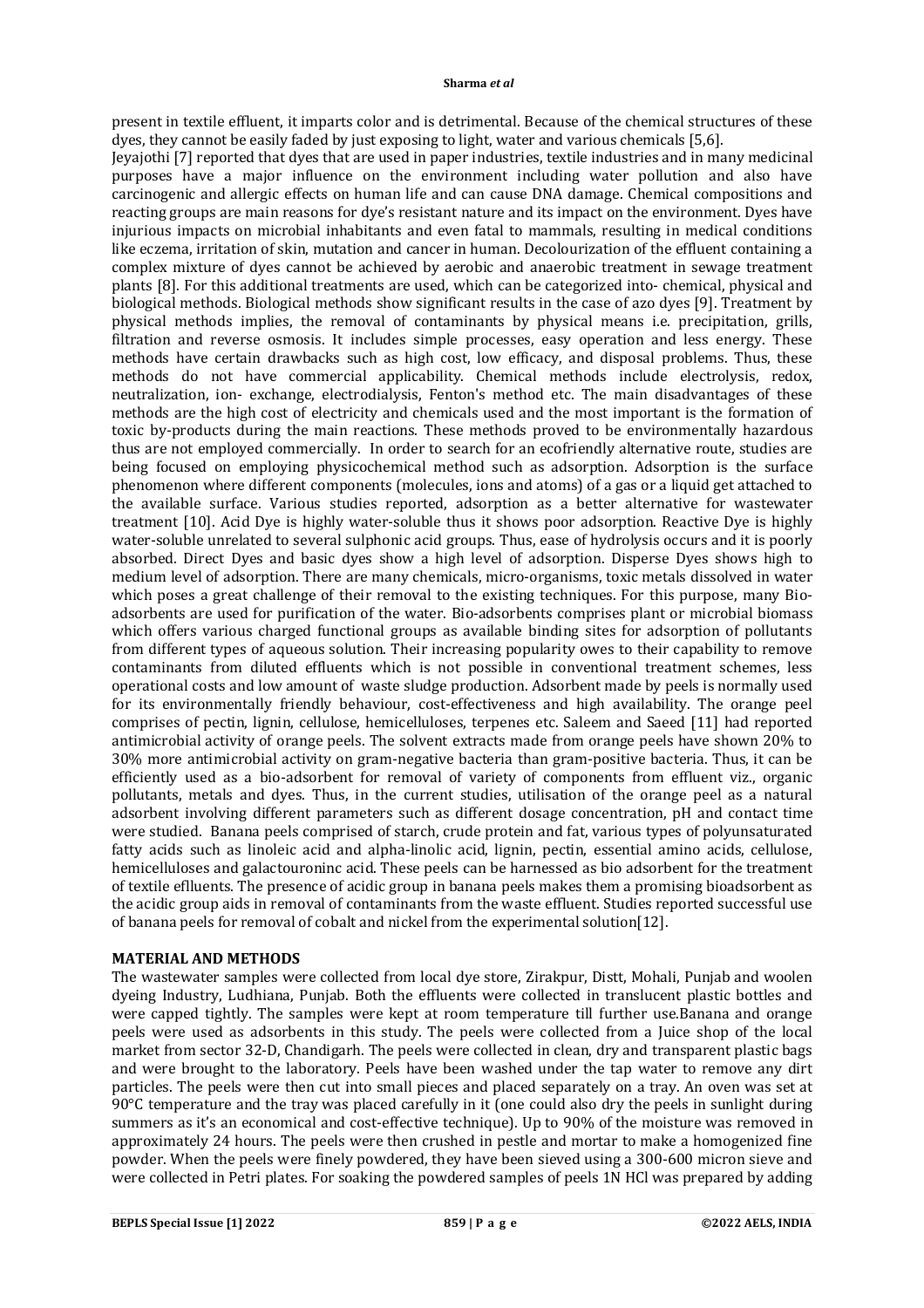24 ml of concentrated HCl in 800 ml of distilled water[13]. The particles were subjected to soaking in hydrochloric acid for approximately 5 hours. After completion of 5 hours, the soaked powder was filtered through a muslin cloth[14].Thecolor of the collected samples was first visually observed and the odor was examined organoleptically. The pH was measured by using pH strips and pH meter (Labline pH meter). The organic and inorganic components of the samples were measured by applying tests such as dissolved oxygen (DO), biological oxygen demand (BOD) and chemical oxygen demand (COD). Solid components were measured with the help of TDS and TSS tests [15]. The batch adsorption studies were designed to find the optimum colour removal efficiency of fruit peels from local dye and textile effluents. The required quantity of different concentrations of orange and banana peelswere added to Erlenmeyer flaskscontaining 50 ml textile effluent. The bottles were kept in shaker at 30°C and 150 r.p.m. The contents were collected after regular intervals and were filtered before analysis using whatman filter paper. The procedure was repeated to get optimum time and dosage of adsorbent required for maximum color removal [14]. Using a 100 ml measuring cylinder, 50ml of local dye effluent sample was measured and poured into eight 250ml clean flasks and 50ml textile dye effluent sample was measured and poured into eight 250ml clean flasks each. Different doses of banana peel adsorbent were weighed (0.2g, 0.4g, 0.6g and 0.8g respectively) using an analytical weighing balance and was added into the four flasks containing local dye and four flasks of textile dye effluent. Orange peels adsorbent batch was made by following the same steps as that for banana peels. Subsequently, a duplicate batch was made. The flasks were kept in an orbital shaker at temperatures 37° C at 150 rpm and were taken out at different time intervals (1 hour, 2 hours, 3 hours, 4 hours and 5 hours) and the contents were filtered each time using Whatman filter paper. Absorbance for each filtrate sample of both original and duplicate batch was noted down. The time of contact, adsorbent dose and pH were optimized by repeating the experiments at different conditions such as time intervals, concentrations and pH.From batch adsorption tests of contact time and different doses, 0.8g concentration of banana and orange peels was found out to absorb the maximum amount of dye color from both Local and Woolen dye samples. Thus optimized concentration of 0.8 g of Banana and orange peels was used for both samples followed by adding them into six flasks (triplicates). Solutions of 1N Hydrochloric acid and 1N sodium hydroxide was used to find out the pH of the samples at which maximum colour of the samples get removed; three different pH (pH 1, pH 3 and 7) had been set for both the samples (woolen and local dye effluents) by using the HCl and NaOH solutions. Subsequently, a duplicate batch was prepared. The flasks were kept in an orbital shaker at temperatures 37° C at 150 rpm. The flasks were taken out at different time intervals (1 hour, 2 hours, 3 hours, 4 hours and 5 hours) and the contents were filtered each time using Whatman filter paper. Absorbance for each filtrate sample of the original and duplicate batch was taken in a UV-vis spectrophotometer at 575nm wavelength.

## **RESULTS**

The results of physicochemical characteristics of woolen and local dye effluent are given in Table 1.

| S.No. | <b>Parameters</b> | <b>Woolen dye effluent</b> | Local dye effluent |
|-------|-------------------|----------------------------|--------------------|
| 1.    | Colour            | Purplish-red               | Greenish blue      |
| 2.    | <b>Odor</b>       | <b>Odourless</b>           | odorless           |
| 3.    | pΗ                | 5.41                       | 7.23               |
| 4.    | $DO$ -Day1        | $8.6 \text{ mg/l}$         | $3.2 \text{ mg/l}$ |
|       | $DO$ -Day3        | $1.2 \text{ mg/l}$         | $2.8 \text{ mg/l}$ |
| 5.    | <b>BOD</b>        | $7.4 \text{ mg/l}$         | $0.4$ mg/l         |
| 6.    | COD               | $6.4$ mg/l                 | $10.4$ mg/l        |
| 7.    | <b>TDS</b>        | $0.2275$ g                 | 0.121 <sub>g</sub> |
| 8.    | <b>TSS</b>        | 0.372g                     | 0.1555g            |

**Table1.**Physiochemical characteristics of effluents

To study the bio adsorbent potential, the experiment was carried out at different doses of orange and banana peels such as 0.2g, 0.4g, 0.6g and 0.8g with 50 ml textile effluent and local dye effluent each in 100ml conical flasks in orbital shaker at 37℃ and 150 rpm for different intervals of time (up to 5 hours). As a result, orange peels worked best for woolen dye effluent when compared with local dye effluent. The adsorption by banana peels showed best results in woolen dye effluent giving 79.23% removal with 0.8g dose. From the comparative results for woolen dye effluent, it was found out that banana peels are the most effective adsorbents removing 79.23% colour with 0.8g dosage while orange peels could remove 74.28% with 0.8g dose in 300 minutes as shown graphically in figure 1.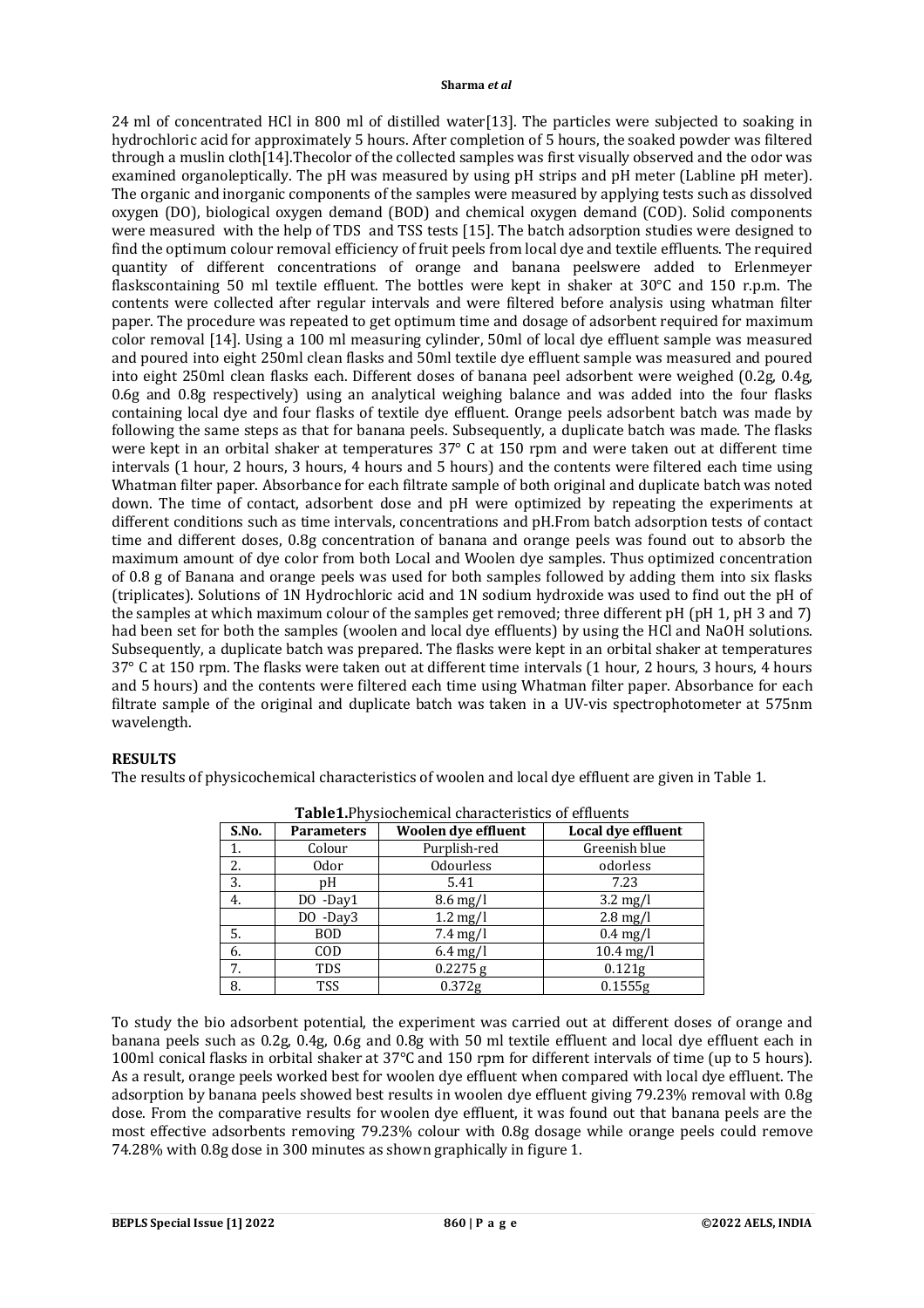

**Figure 1**. Plot showing % removal vs. time with maximum dose of both banana and orange peels as adsorbents with woolen dye effluent.

For local dye effluent, banana peels depicted the best results giving 75.03% removal efficiency in 5 hours while orange peels gave 40.05% removal with 0.8g dose in 5 hours as shown graphically in figure 2.



**Figure 2.**Plot showing % removal vs. time with the maximum dose of both banana and orange peels as adsorbents with Local dye effluent.

In conclusion, the banana peels acted best as adsorbent for both woolen as well as local dye effluent at 0.8g concentration within 300 minutes of incubation.To study the impact of pH , the effect of adsorbent was studied with pH 1, 3 and 7 for woolen effluent and pH 1, 3 and 5 for local dye effluent for up to 5 hours with 50ml of sample and 0.8g concentration of the adsorbent. The best adsorption was observed by orange peels with maximum removal of 93.23% from woolen effluent within 60 minutes of shaking at pH-1 (Figure 3). While with banana peels, maximum absorption from woolen dye effluent was observed after 120 minutes removing 73.05% colour at pH 3 (Figure 4). Thus, the orange peels acted best as an adsorbent for the textile effluent at pH -1. To study the effect of pH on colour removal capacity of fruit peels, studies were carried out at pH ranging from 4 to 10 by maintaining pH of wastewater sample with IN HCl and 1N NaOH solution. The banana peels efficiently removed up to 93.97% of colour at pH -1 from local dye effluent (Figure 5) while orange peels removed 93.17% at pH -1 with the same sample effluent (Figure 6). During the experiment, it was observed that at lower pH, oxidized functional groups of the peels were promoted and thus the availability of the active sites for binding of dye became available. As a result, removal efficiency increased while there was a decrease in this pattern after certain time interval due to the saturation of active sites of the adsorbents with the dye causing the process of desorption. The more acidic the pH is, the better the removal of colour from the effluent. At the acidic pH the number of positively charged sites increase, which favours the adsorption of the anions due to electrostatic attraction. Thus the greatest adsorption occurred at pH-1. With textile effluent, orange peels adsorbed better and with local dye effluent banana peels adsorbed better.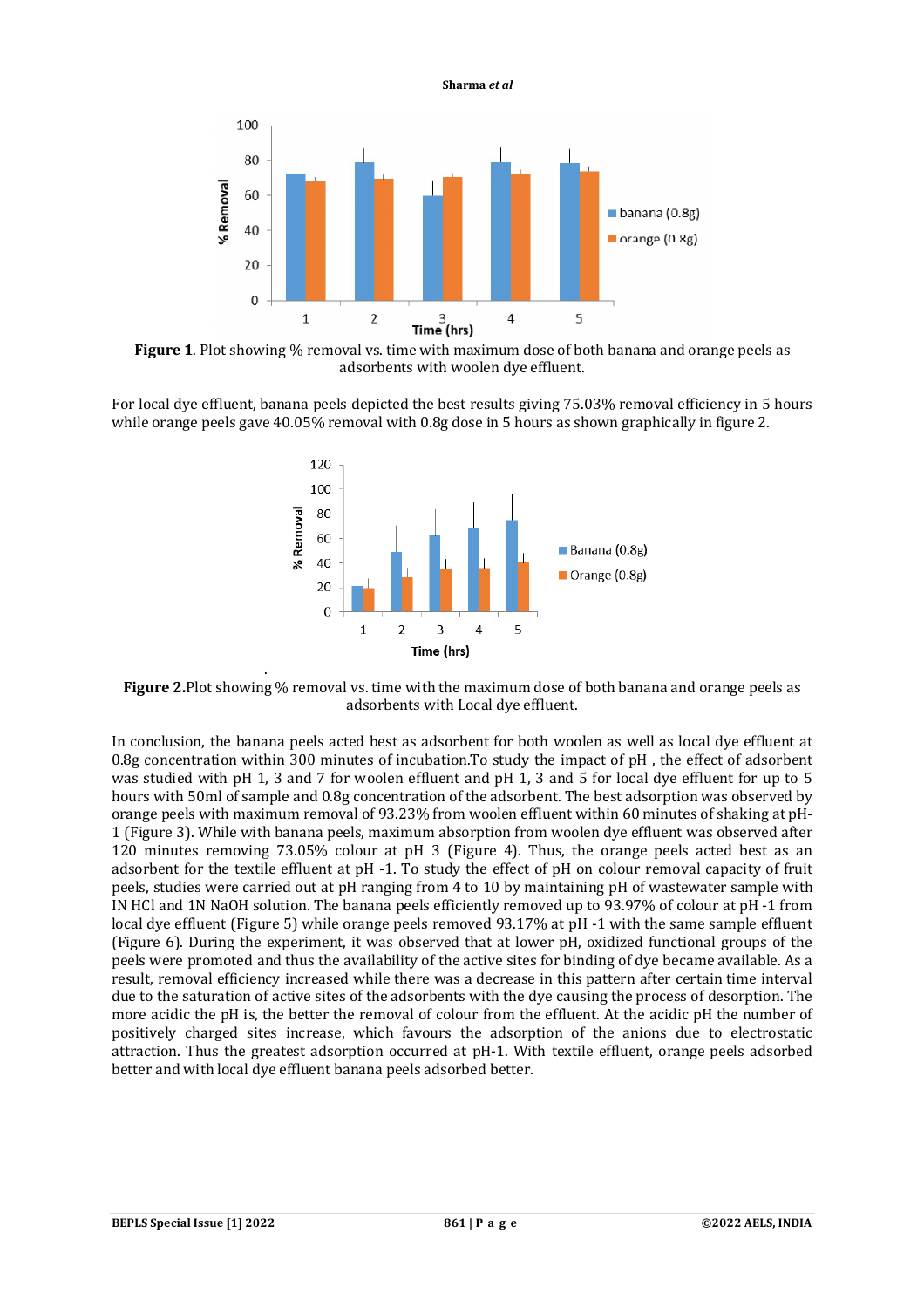96 94 92 % Removal 90 88  $\blacksquare$  pH - 1 86  $\n **ph - 3**\n$ 84  $\blacksquare$  pH - 7 82 80  $\overline{2}$  $\mathsf 3$  $\overline{1}$  $\sqrt{4}$ Time (hrs)

**Sharma** *et al*

**Figure 3.** Effect of pH on the removal of dyes from woolen effluent by adsorption onto orange peels (Initial Concentration: 0.016g/ml, amount of orange peels: 0.8g, pH values-1, 3, 7).



**Figure 4.**Effect of pH on the removal of dyes from woollen industry effluent by adsorption onto banana peels (Initial Concentration: 0.016g/ml, amount of orange peels: 0.8g, pH values-1, 3, 7).



**Figure 5.** Orange peels as asorbent in local dye effluent with different pH values.



**Figure 5.** Banana peels as adsorbent in local dye effluent with different pH values.

# **DISCUSSION**

The maximum color removal efficiency with orange peels in woolen effluent was 74.28% at a dose of 0.8g while for local dye effluent was 40.05% under the same conditions. Banana peels gave 79.23% of color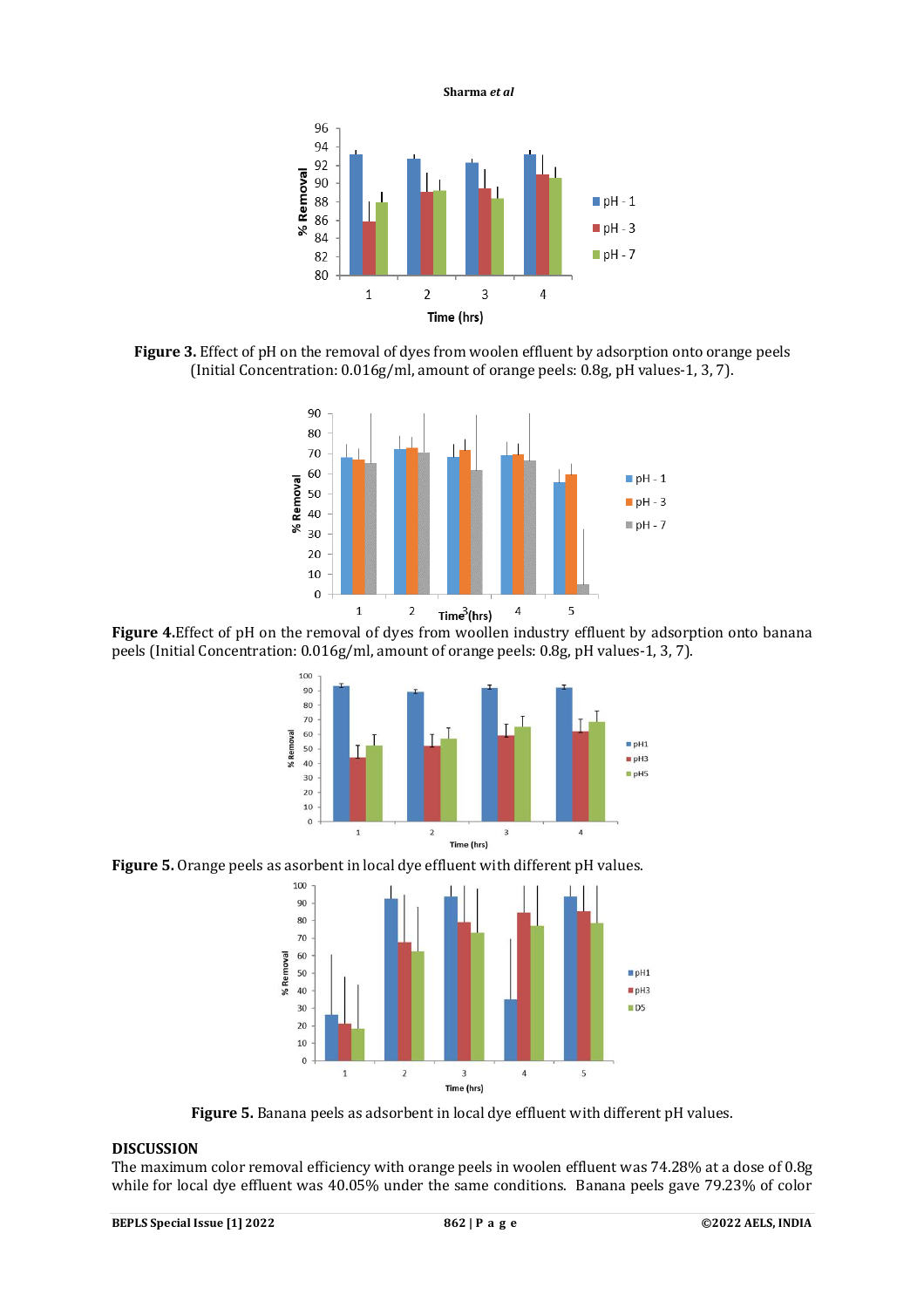removal at 0.8g dosage after 4 hours while in local dye effluent, it removed up to 75.03% of color at the same dosage after 5 hours. [16] concluded the removal of dye as a function of adsorbent dosage. According to them, for quantitative removal of 10mg/l, dye from 5o ml of sample, a maximum of 0.6g is required. The present studies revealed maximum removal percentage within 300 minutes of contact time with an adsorbent dosage of 0.8g. Hence, more is the contact time, more is the percentage of removal of color from the effluent. Rahman *et al*. [17] reported 1.5 gm of peel adsorbent with a contact time of 120 gave the maximum removal percentage. The more acidic the pH, the better the removal of color from the effluent. With woolen effluent, orange peels adsorbed better, and with dye effluent bananas adsorbed better. Earlier studies reported that the maximum dye adsorption occurred at pH 2 [18].Similar observations were reported by Rapo & Tonk [19] that increase in adsorbent dosage and decrease in pH increases the effectively of adsorption.

### **CONCLUSION**

The adsorbent potential of discarded waste fruit peels can be exploited for the removal of colour from the woolen and local dye effluent and hence preventing pollution of recipient water bodies. The current studies demonstrated the utilization of orange and banana peels for the treatment of wastewater by adsorption of dyes which was influenced by the contact time, adsorbent dosage andpH. For maximum colour removal, adsorbent dose of 0.8 g was favourable, furthermore, the adsorption was found to increase with the increase in the contact time. With the statistical data, it was shown that for the treatment of woolen dye effluent, orange peels gave best results when the optimum contact time given was 300 minutes which removed up to 74% of colour and with the banana peels the optimum contact time was calculated as 240 minutes with 79% removal. For the treatment of local dye effluent, the orange peels removed 40% of dye after 300 minutes of incubation while banana peels removed up to 75% of dye at the same contact time. When pH varied, marvellous results were obtained. Within 60 minutes, at pH -1 the orange peels removed 93% of colour from woolen as well as local dye effluent. With banana peels 93% of colour was removed in 180 minutes at pH -1 in woolen effluent and up to 72% removal in 120 minutes at pH-1 for local dye effluent. This treatment brought certain parameters like COD, DO and TSS within the permissible limits of CPCB. Constant monitoring of water quality and adopted policies by CPCB is necessary to avoid further dreadful conditions. Although the color removal efficiency of banana and orange peels does not match with the available bio- adsorbents but their easy availability and eco-friendly characteristics make them promising candidates for treatment of textile effluents. More studies are required to have complete information about their functional groups offering binding sites and the conditions under which their activity can be further increased in order to make these peels competitive with available bioadsorbents.

## **ACKNOWLEGDEMENT**

We thank Principal and management of G.G.D.S.D. College, Chandigarh for supporting our experimental work by providing us required resources.

## **CONFLICT OF INTEREST**

The authors declare that they have no conflict of interest.

## **REFERENCES**

- 1. Holkar, C. R., Jadhav, A. J., Pinjari, D. V., Mahamuni, N. M., &Pandit, A. B. (2016). A critical review on textile wastewater treatments: possible approaches. *Journal of environmental management*; 182: 351-366.
- 2. Christie, R. (2001). Colour Chemistry. The royal society of chemistry,Cambridge,United Kingdom
- 3. Mishra, G., &Tripathy, M. (1993). A critical review of the treatments for decolourization of textile effluent. *Colourage;*40: 35-35.
- 4. Paul, J., Rawat, K. P., Sarma, K. S. S., & Sabharwal, S. (2011). Decoloration and degradation of Reactive Red-120 dye by electron beam irradiation in aqueous solution. *Applied Radiation and Isotopes*; 69:982-987.
- 5. Poots, V. J. P., Mckay, G., & Healy, J. J. (1976). The removal of acid dye from effluent using natural adsorbents—I peat. *Water research*;10:1061-1066.
- 6. McKay, G. (1979). Waste color removal from textile effluents. American Dyestuff Reporter, 68(4): 29.
- 7. Jeyajothi, K.(2014). Removal of dyes from textile wastewater using Orange peel as adsorbent. *Journal of Chemical and Pharmaceutical Sciences*;161-163.
- 8. Willmott, N., Guthrie, J., & Nelson, G. (1998). The biotechnology approach to colour removal from textile effluent. *Journal of the Society of Dyers and Colourists*;114(2): 38-41.
- Bhatia, D., Sharma, N. R., Singh, J., &Kanwar, R. S. (2017). Biological methods for textile dye removal from wastewater: A review. *Critical Reviews in Environmental Science and Technology*;47(19):1836-1876.
- 10. Lokman, F. (2006). Dye removal from simulated wastewater by using empty fruit bunch as an adsorption agent (Doctoral dissertation, KUKTEM).